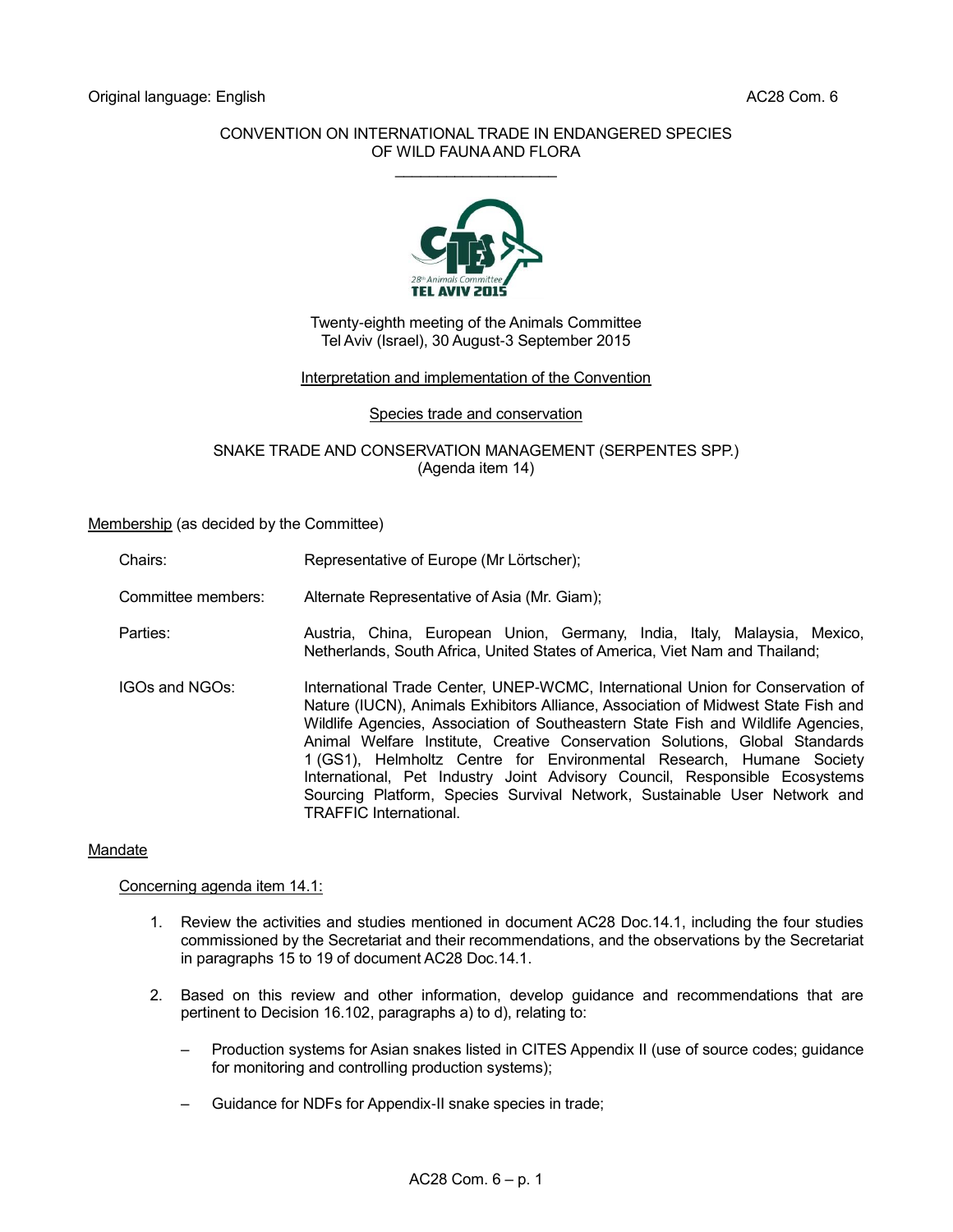- Methodologies to differentiate between wild and captive-bred CITES-listed snakes in trade; and
- High-value snake species in the pet trade.

# Concerning agenda item 14.2:

- 3. Review the studies concerning traceability of snake skins mentioned in document AC28 Doc.14.2.1 paragraphs 3 and 4 [i.e. the UNCTAD/CITES study on *Traceability Systems for a Sustainable International Trade in South-East Asian Python*; the Annex to document AC27 Doc. 19.4; and the four studies on the snake trade and conservation management that were commissioned by the CITES Secretariat pursuant to Decision 16.102, paragraph a) and the information provided in document AC28 Doc.14.2.2].
- 4. Examine the findings and recommendations concerning traceability of snake skins in trade in the documents and studies mentioned above.
- 5. Draft advice for consideration by the Animals Committee (and subsequent reporting to the Standing Committee) on the feasibility and implementation of a traceability and marking system for snake skins in compliance with Decision 16.103.
- 6. Consider the matters identified in documents AC28 Doc. 14.2.1 and AC28 Doc. 14.2.2 and in the plenary discussion regarding traceability systems more broadly, such as issues of standards and compatibility, and formulate recommendations for consideration by the Standing Committee.

#### Concerning agenda item 14.3:

- 7. Review the information on Asian snake species presented in document AC28 Doc.14.3, and any additional information, as relevant.
- 8. Draft recommendations for consideration by the Animals Committee, including recommendations to the Standing Committee, range States, Parties or others as appropriate. Such recommendations may focus on species currently not included in the CITES Appendices, and that are or may be threatened by unregulated international trade.

### **Recommendations**

# **Concerning Decision 16.102 and Decision 16.103, the Working Group makes the following recommendation to the Animals Committee**:

The Animals Committee invites the Standing Committee to consider the drafting of a Resolution on the conservation, sustainable use of and trade in snakes based on the results achieved under different decision on snakes adopted at CoP16 with a view to increasing coherence, reducing duplication of effort and providing guidance to Parties trading in snakes. The suggested draft to this resolution is found in Annex I in this document.

**Concerning the recommendation above to draft a Resolution on the conservation, sustainable use of and trade in snakes, the Working Group recommends to the Animals Committee to invite the Standing Committee to draft a decision on the conservation, sustainable use of and trade in snakes based on the information below:**

Encourages the Standing Committee and Animals Committee to:

- a) Review information on the conservation, sustainable use of and trade in snakes, particularly information on non-detriment findings;
- b) Instruct the Secretariat to make this information available through the CITES website;
- c) Recommend revisions to Resolution Conf. 17.XX on the conservation, sustainable use of and trade in snakes in light of this new information.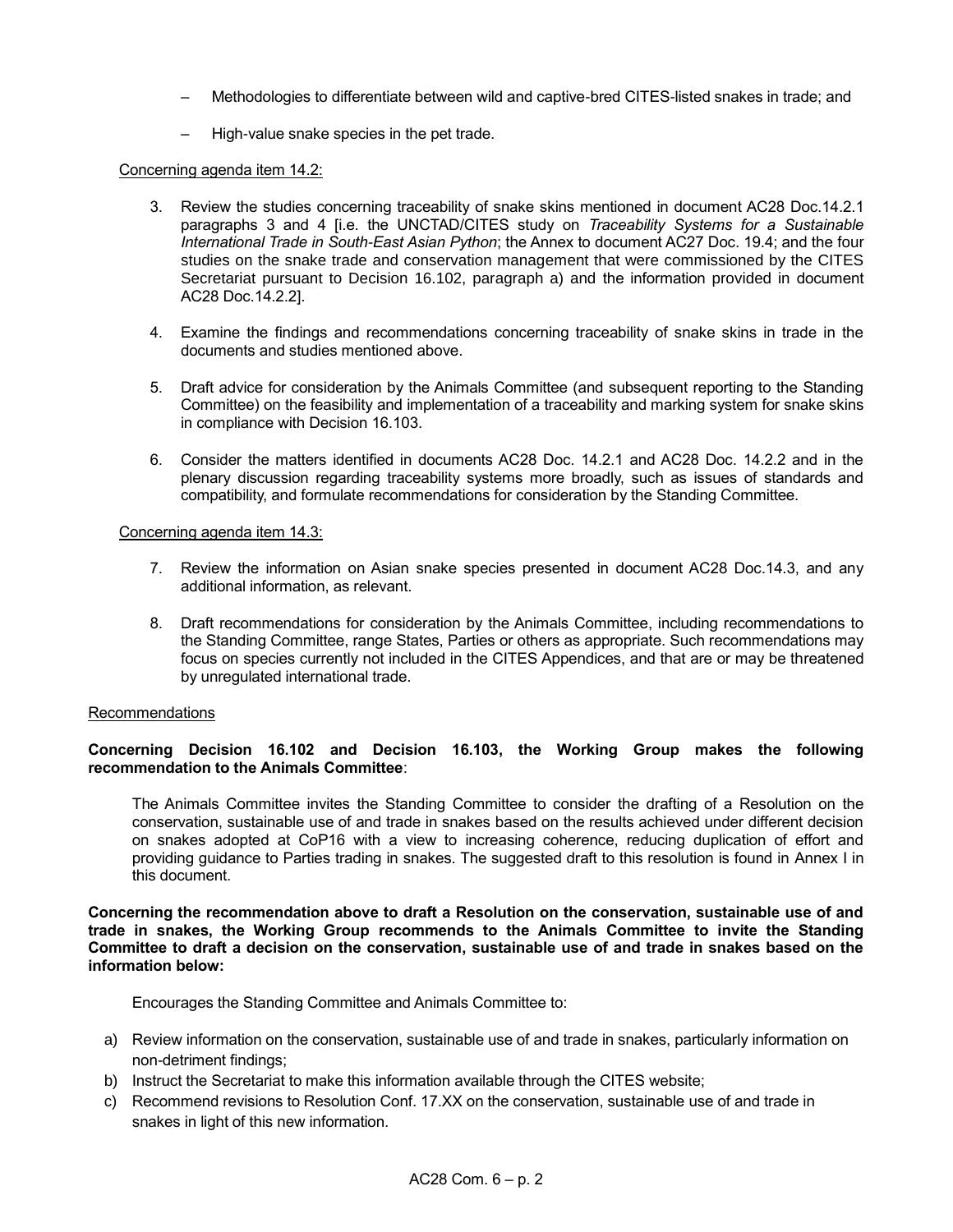#### **Concerning document AC28 Doc.14.1 Annex 1 and 3, the Working Group invites the Animals Committee to submit the following recommendations to the Standing Committee:**

- the Standing Committee recommends that Southeast Asian countries engaged in the snake trade endeavour to verify the origin of animals traded between countries in the region and to ensure the appropriate use of source codes.

- the Standing Committee encourages Honduras to ensure that measures are in place to address poaching of and illegal trade in the Cayos Cochinos boa constrictor (*Boa constrictor imperator).*

- the Standing Committee recommends that Benin to implement the following measures for the Ball python (*Python regius*), in particular by:

- •Design and implement a management program for the species;
- •Make non-detriment findings based on studies of the species, basic demographics, harvest and trade in the species.
- •Strengthen national regulations relating to trade control and monitoring, including stricter control policies for production systems.

the Standing Committee encourages Ghana, Togo and Benin to implement the following measures for the Calabar ground boa (*Calabaria reinhardtii*):

- •Make non-detriment findings based on studies of the species, basic demographics, harvest and trade in the species.;
- •improve systems to monitor harvest, captive breeding, and trade in the species.

- The Standing Committee invites Indonesia to take into account the recommendations provided in the document to more effectively regulate the collection of and trade in the populations of the wild green tree python (*Morelia viridis*) and the Boelen's python (*Morelia boeleni*).

- the Standing Committee recommends that Parties affected by the above recommendations report to the Standing Committee at its 69th meeting.

### **Concerning document AC28 Doc.14.1 Annex 2, the Working Group invites the Animals Committee to consider the following recommendation**

The Animals Committee further recommends that the draft guidance to assist Parties in the making of Non-Detriment Findings, management systems for wild populations and the establishment of export quotas for Appendix II snake species as called for under Decision 16.102 a) ii) be reviewed by the intersessional working group and relevant experts and finalized in advance of the 29th meeting of the Animals Committee. The Standing Committee may wish to extend the mandate of the intersessional working group in this regard.

# **Concerning document AC28 Doc.14.1 Annex 4, the Working Group invites the Animals Committee to consider the following recommendation**

The Animals Committee is invited to take note of document AC28 Doc.14.1 Annex 4 and also invites Parties to make use of the information contained in the document with a view to enhancing opportunities to better differentiate between wild and captive bred CITES-listed snakes in trade.

### **Concerning document AC28 Doc.14.2.1, the Working Group invites the Animals Committee to consider the following recommendation**

The Animals Committee invites the Standing Committee to consider the drafting of a decision on traceability based on the different decisions related to traceability adopted at CoP16 with a view to increasing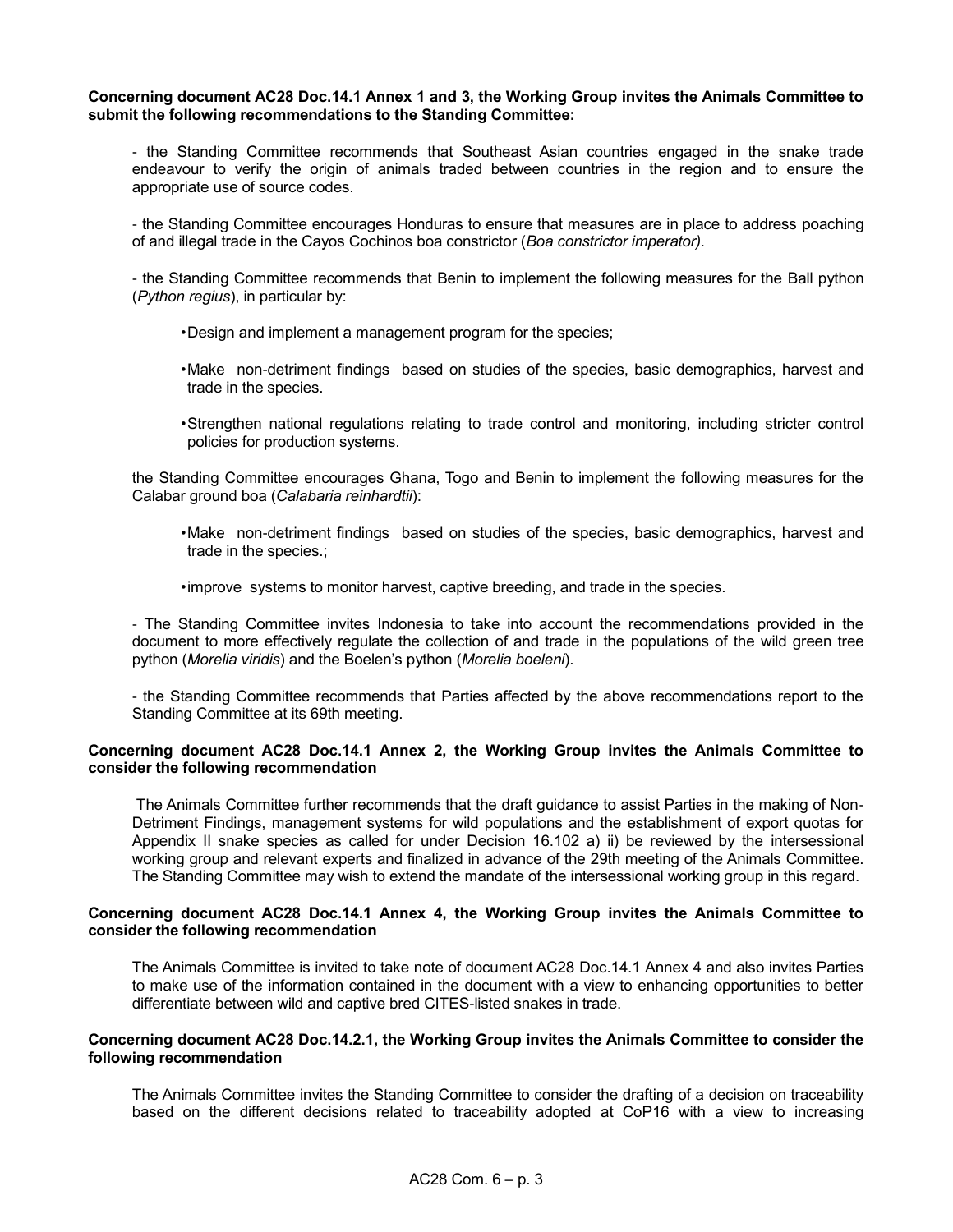coherence, reducing duplication of effort and providing guidance to Parties implementing traceability systems. The suggested draft to this resolution is found in Annex II in this document.

#### **Concerning document AC28 Doc.14.2.2, the Working Group invites the Animals Committee to:**

Note the report and notes the contribution of the document to the development of guidance on traceability systems.

#### **Concerning document AC28 Doc.14.3, the Working Group invites the Animals Committee to consider the following recommendation**

The Working Group recommends to the Animals Committee to adopt the recommendations found in document AC28 Doc.14.3 with the following revisions to paragraph 12 a) of the recommendations and the suggested revision to the categorization of two species in Table I.

12 a) Range States, importing countries, and other Parties are encouraged to conduct more detailed assessments of those species indicated in Table 1 for which available information suggests that international trade is "likely to be a threat" (4 species) or "may be a threat" (29 species). Range states are encouraged to submit listing proposals for the 4 species categorized as "likely to be threatened by trade" and for the 3 species categorized as "may be threatened by trade" and have an IUCN status (CR, EN, VU), including: *Euprepiophis perlacea*, *Enhydris longicauda*, and *Cryptelytrops rubeus*. Range states are also encouraged to consider including the remaining species categorized as "may be threatened by trade" with listing in the Appendices.

The Working Group recommends to the Animals Committee to revise the categorization of two species in Table I: *Acrochordus arafurae* and *Acrochordus granulatus*, which are to be considered to be unlikely to be impacted by international trade.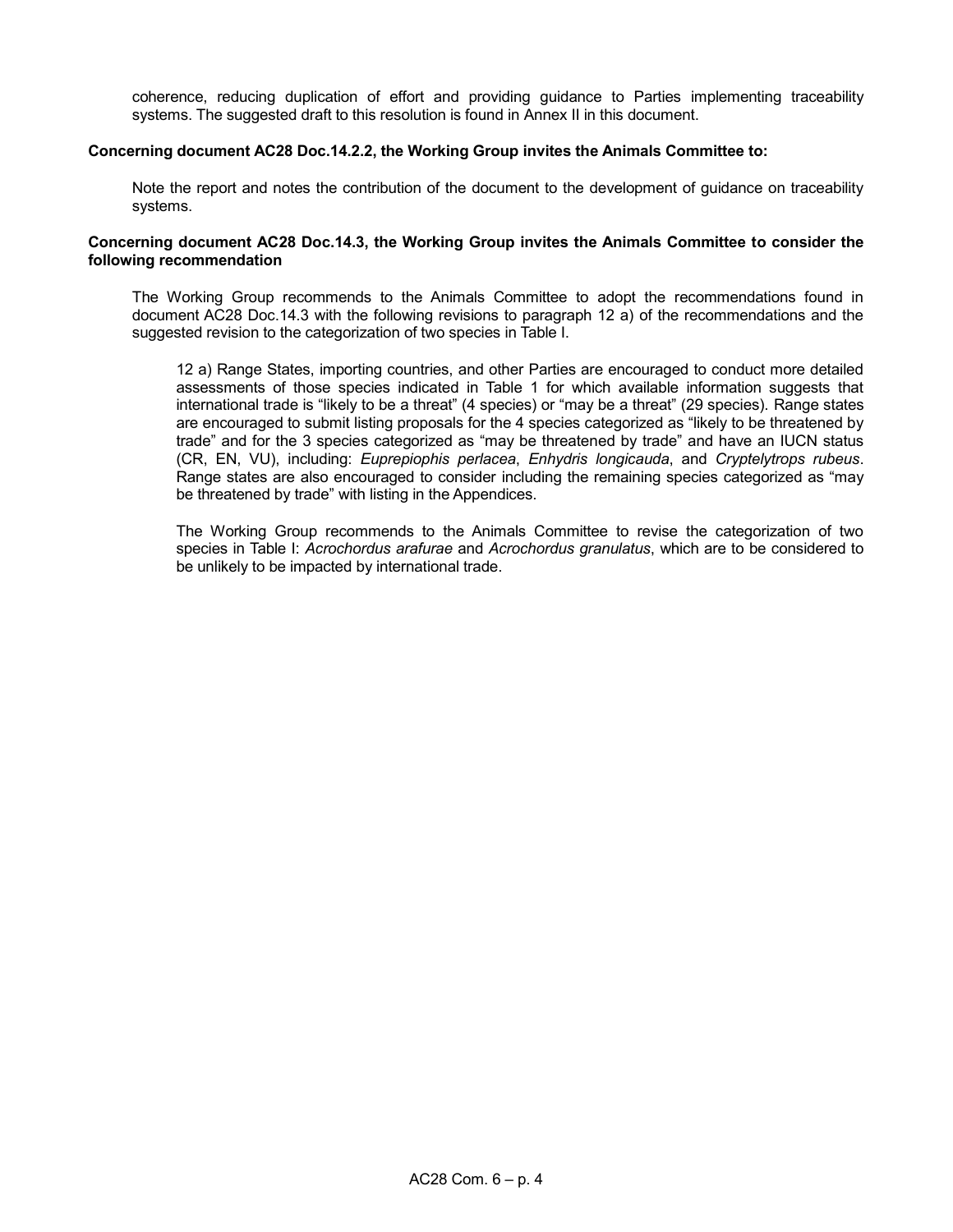# **Annex I**

# **Resolution on the conservation, sustainable use of and trade in snakes**

# **DRAFT**

AWARE that certain species of snakes are successfully bred in captivity, collected from the wild and traded in high numbers in and outside range States, *inter alia* to supply the demand for use as food, skins, traditional medicine, and for the pet trade;

AWARE that the harvesting of snakes, and in the case of some species the initial processing of their skins and other body parts, is of economic importance and contributes important revenue to local communities;

ACKNOWLEDGING that unregulated or unsustainable trade in snakes can pose significant threats to wild populations, and that international cooperation is needed to address these threats urgently;

OBSERVING that the collection of snakes is carried out through an extensive informal network of trappers, hunters and middlemen, and that collection efforts and trade volumes are considerable, especially in Asia;

ACKNOWLEDGING Resolution Conf. 10.16 (Rev.) on Specimens of animal species bred in captivity

ACKNOWLEDGING Resolution Conf. 12.10 (Rev. CoP15) on the Registration of operations that breed Appendix-I animal species in captivity for commercial purposes

NOTING Resolution Conf. 14.7 (Rev. CoP15) on Management of nationally established export quotas

NOTING Resolution Conf. 16.7 on NDFs and its concepts and non-binding guiding principles in considering whether trade would be detrimental to the survival of a species.

# THE CONFERENCE OF THE PARTIES TO THE CONVENTION

# **Regarding non-detriment findings (NDF)**

ENCOURAGES range States that wish to export species of snakes listed in Appendix II to make use of available guidance, in particular the results of the Cancun workshop on NDFs in 2008, for making non-detriment findings for trade in snakes of wild origin, and guidance on other species as appropriate.

ENCOURAGES also Parties and stakeholders in snake conservation, sustainable use and trade to share their experiences and lessons learned with regard to making NDFs.

DIRECTS Parties and the Secretariat to use the snake NDF guidance and its updates in capacity-building workshops and relevant training materials;

# **Regarding management of wild snake populations**

ENCOURAGES Parties to establish national harvest and trade policies for snake species;

INVITES Parties to identify those snake species that are impacted by international trade and, where appropriate, propose possible CITES listings and implement national management strategies including establishment of export and harvest quotas, size or season restrictions, among others, to further conservation of the species concerned;

ENCOURAGES all Parties to explore ways to enhance the participation of the private sector in the conservation of and sustainable use and trade in snake species;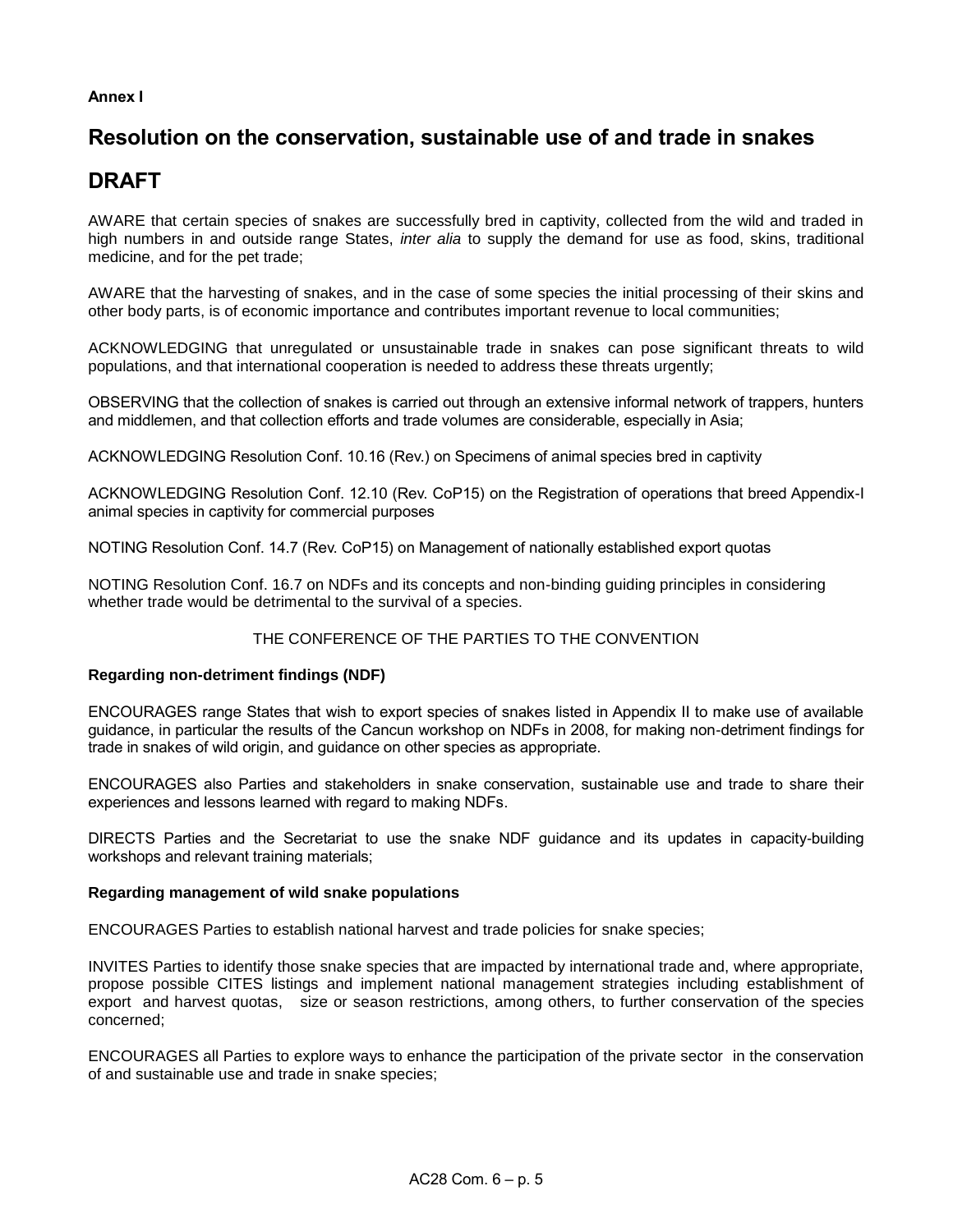ENCOURAGES Parties and stakeholders to increase public awareness of the ecosystem services provided by snakes, of the benefits and consequences of non-detrimental and legal trade and the threats to the survival of the species in the wild and livelihoods posed by illegal trade in snakes and their parts and derivatives;

#### **Regarding monitoring and trade controls**

ENCOURAGES Parties to use guidance developed for monitoring wild populations and controlling captivebreeding operations and other production systems;

ENCOURAGES also Parties and stakeholders in snake conservation and trade to share their experiences and lessons learned with regard to the application of guidance developed for monitoring and controlling captivebreeding operations and other production systems.

ENCOURAGES range States to apply methodologies for differentiating wild and captive-bred specimens of CITES-listed snakes in trade;

URGES Parties to enhance and increase enforcement efforts with regard to existing legislation as a matter of urgency;

URGES Parties with trade in snake parts and derivatives to enhance efforts to better regulate such trade;

URGES Parties to enhance cooperation amongst wildlife-law enforcement agencies at national and international levels concerning control of trade in snakes, and between enforcement agencies and national CITES authorities;

ENCOURAGES Parties to test, and consider the introduction of innovative traceability and enforcement methods in range and consumer States and, as a matter of priority, to strengthen enforcement efforts;

URGES Parties that have snake captive-breeding or ranching facilities in their territories to engage in regular monitoring of such facilities, taking into account the origin of parental stock and whether they were obtained legally and without detriment to wild populations, as well as the practicality and capacity of producing the offspring claimed and for those facilities that breed Appendix I species to register those facilities with the CITES Secretrariat in accordance with Resolution Conf. 12.10 (Rev. CoP15).

URGES Parties to pursue the development and dissemination of forensic methods to assist Parties in the identification of snake parts and derivatives, and for examination of products labelled as containing parts and derivatives of snakes;

# **Regarding traceability systems for snake skins**

Encourages Parties to share experiences in the use of traceability systems for specimens of CITES-listed snakes, including the use of identification technologies;

Encourages Parties to take into account lessons learned from projects on traceability implemented for other CITES-listed species

#### RECOMMENDS

- a) The traceability systems should commence as close to the point of harvest of the animal or production of the skin as possible. It should be made mandatory up to and including finished skins.;
- b) The identification of skins should make use of devices that are tamper proof, affordable, uniquely serially numbered and contain the following minimum information: species, country of origin (where relevant regional code), year of harvest or production, unique serial number, source code or technologies that may accomplish the same requirements. In addition, Parties are encouraged to add other information they deem necessary;
- c) The Secretariat should compile such information on available identification technologies and projects to make them available to Parties;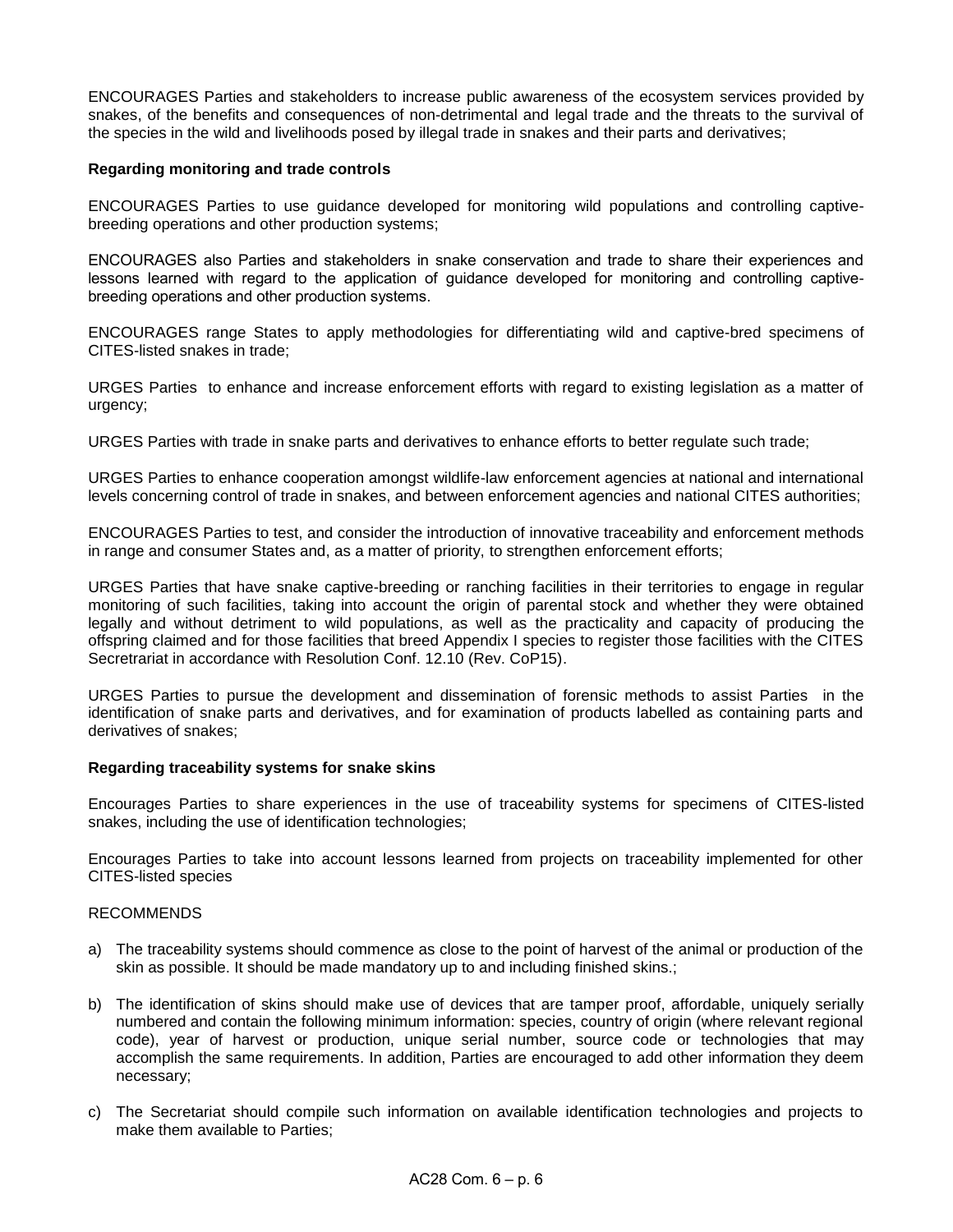- d) CALLS UPON governments and intergovernmental organizations, international aid agencies, nongovernmental organizations, the industry and other donors to provide financial support and other assistance to implement this Resolution;
- e) Encourages Parties to engage in the development of traceability systems and to explore ways to enhance the participation of the private sector and other stakeholders in this process.